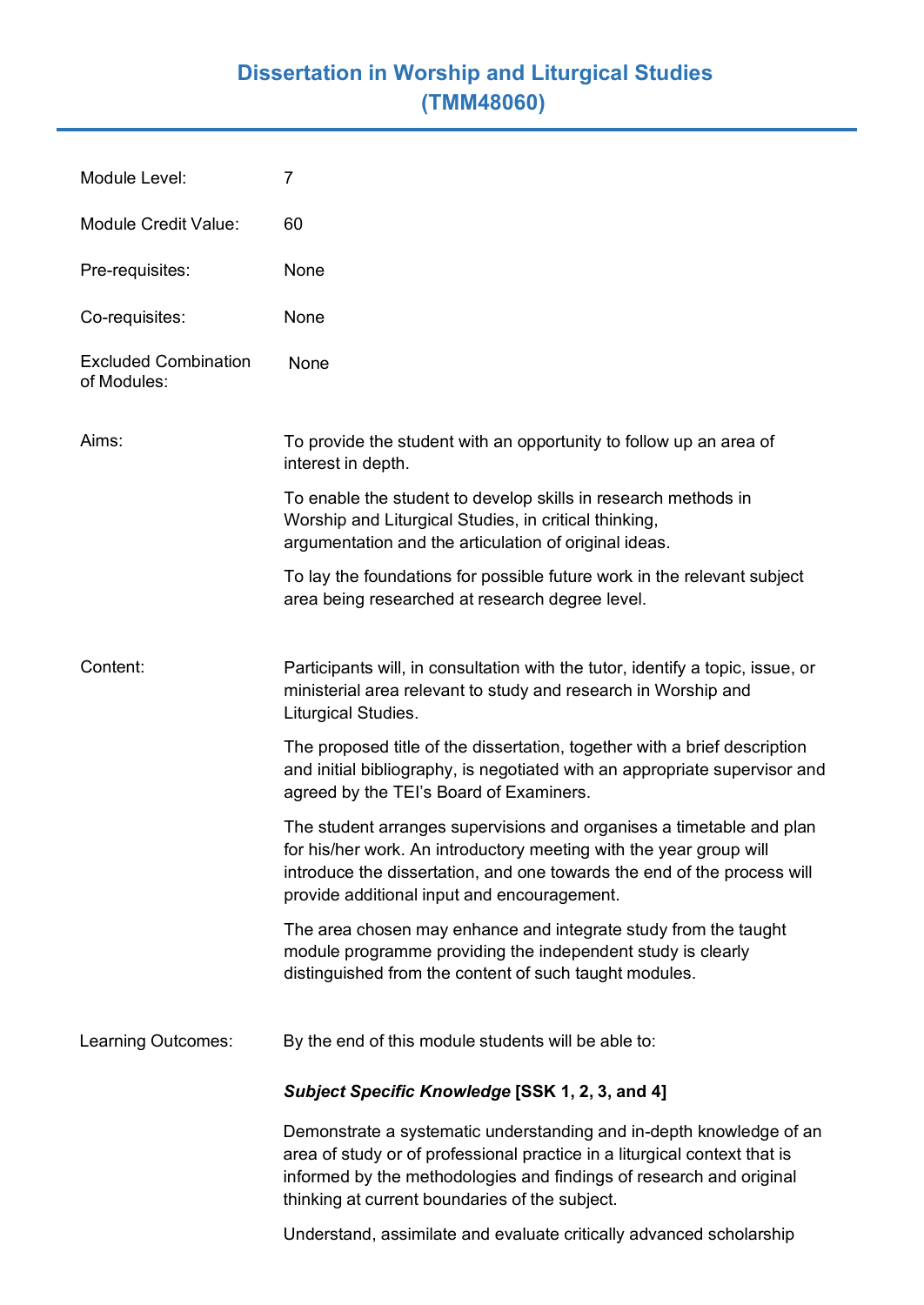and research methodologies and findings in the chosen area(s) of Worship and Liturgical Studies.

Demonstrate an understanding of a range of methods of analysis and inquiry in Worship and Liturgical Studies, and an in-depth engagement with methods applicable to their chosen field of research or enquiry.

Give a critical and comprehensive account of a range of methods for relating their chosen field of study to aspects of faith, church and society.

## *Subject Specific Skills* **[SSS: 1,2, 3, and 4]**

Apply their knowledge to undertake independent investigation of an area of study or of professional practice that is relevant to Worship and Liturgical Studies, reaching valid conclusions, some of which may be original, and report these findings effectively within the conventions of the relevant academic or professional community.

Contribute to the debate at the forefront of their chosen area(s) of studyor practice.

Evaluate and apply methodologies, develop critiques of them and, where appropriate, propose new hypotheses.

Reflect theologically in a sophisticated and rigorous manner, exercising sound judgement when engaging systematically and creatively with complex, unpredictable and ambiguous realities in liturgical contexts,in the church, and the world today.

## *Key Skills* **[KS 1, 2, and 3]**

Carry out systematic and creative research into complex issues and communicate their findings with clarity, sensitivity, fairness and imagination to specialist and non-specialist audiences.

Demonstrate initiative, self-direction and independence in tackling and solving problems, and in planning and implementing tasks.

Exercise their independent learning skills to pursue further professional development or academic study.

| Modes of Teaching and | Teaching methods to be specified by each TEI, using the 'Guidelines                                               |
|-----------------------|-------------------------------------------------------------------------------------------------------------------|
| Learning:             | for Modes of Teaching and Learning'.                                                                              |
| <b>Contact Hours:</b> | Teaching methods to be specified by each TEI, using the 'Guidelines<br>for Modes of Teaching and Learning'.       |
| Formative Assessment: | Formative assessment to be specified by each TEI in line with the<br>published guidelines on formative assessment |
| Summative             | Summative assessment to be specified by each TEI using the                                                        |
| Assessment:           | published guidance on assessment patterns for postgraduate modules.                                               |